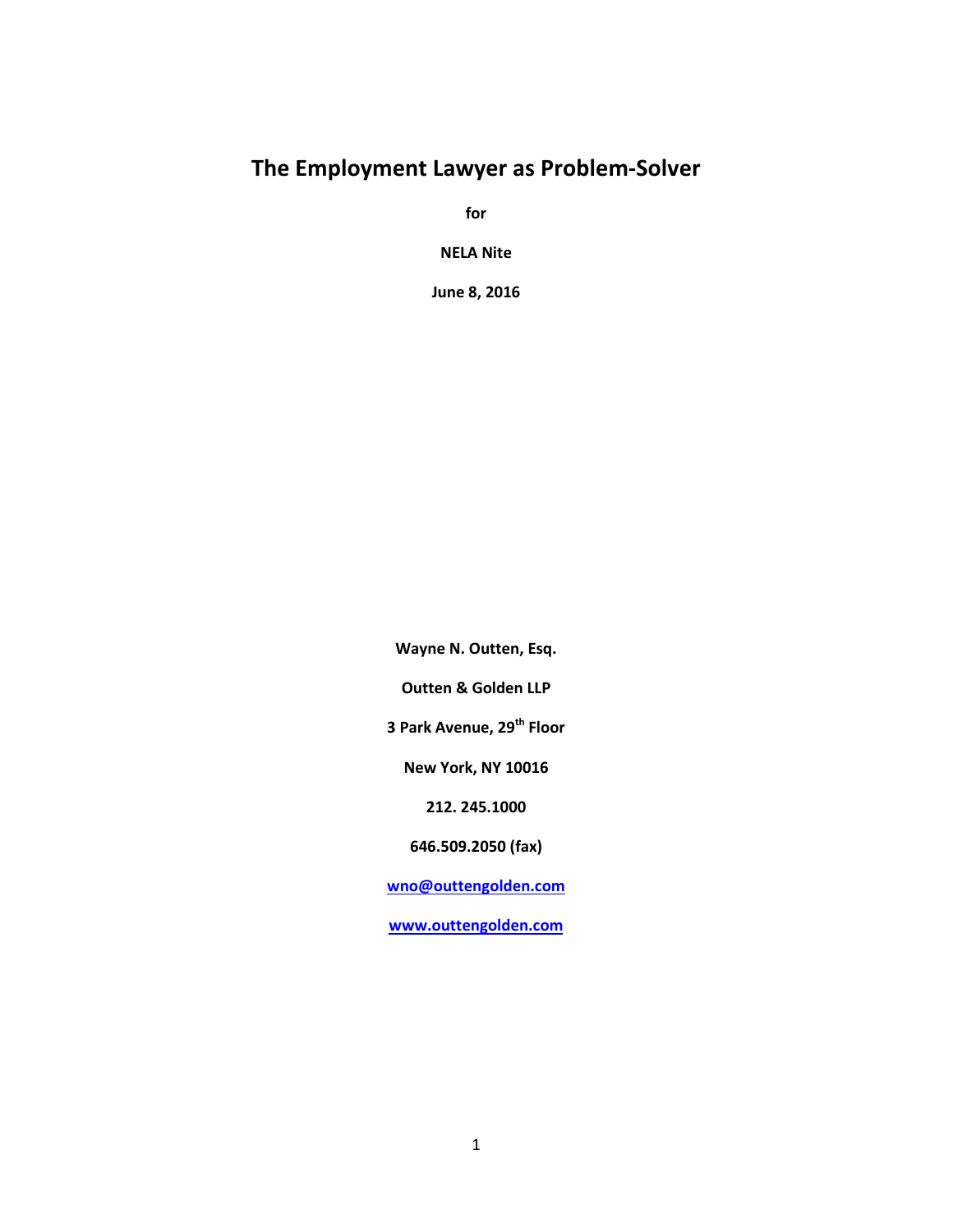### I. Introduction

My basic premise is that employment lawyers, whether representing employees or employers, can serve their clients best when they address every client problem or dispute first and foremost with a problem-solving mind-set and using problem-solving approaches. That is what I have tried to do in my practice representing employees, and I believe it has worked well for my clients – and my practice.

This paper is a mere introduction to the subject. As mentioned below, many books and articles address the subject in greater detail; I have learned much from reading such materials, and I commend them to other lawyers. Reading such materials has helped me learn not only how to practice better but also how to describe the problem-solving approach to others. Some schools now have courses on problem solving, though they were not available (to the best of my knowledge) when I attended business school and law school. In addition to reading, I have learned much from my own day-to-day experiences solving problems for many thousands of employees over the past 35 years.

Admittedly, much of this paper addresses the subject primarily from the perspective of a lawyer representing employees. The comments in this paper are based on that experience and perspective; that is the prism through which I view employment law practice. I hope and believe, however, that many of the concepts and approaches described here can be relevant and helpful to lawyers who represent employers and to other lawyers in the field of employment law.

#### II. Background

I was trained as a litigator in the adversarial system. I clerked for a federal district court judge (1974-1976). After a stint as a law teacher, I became a commercial litigator, starting in 1979. I gradually became an employment litigator, representing exclusively employees since 1990. I learned to use the weapons of war to win in court, and I became good at it – though I had my share of losses.

I gradually learned that litigation, though necessary in our justice system, can be an ineffective, costly, and unjust way of solving problems and resolving disputes for my clients. So, I started learning ways of solving problems and resolving disputes without litigation, prelitigation, and outside litigation. I read "Getting to Yes" and "Getting Past No" and other books and articles on problem-solving, negotiation, and alternative dispute resolution. I learned how to negotiate for my clients' interests in the absence of legal claims and/or before asserting legal claims and how to serve my clients' interests through mediation of disputes. Eventually, I stopped considering myself a litigator (though I continued to litigate when appropriate). Instead, I began to consider myself first and foremost a counselor and problem-solver – helping my clients solve their problems using the most appropriate tools in my toolbox.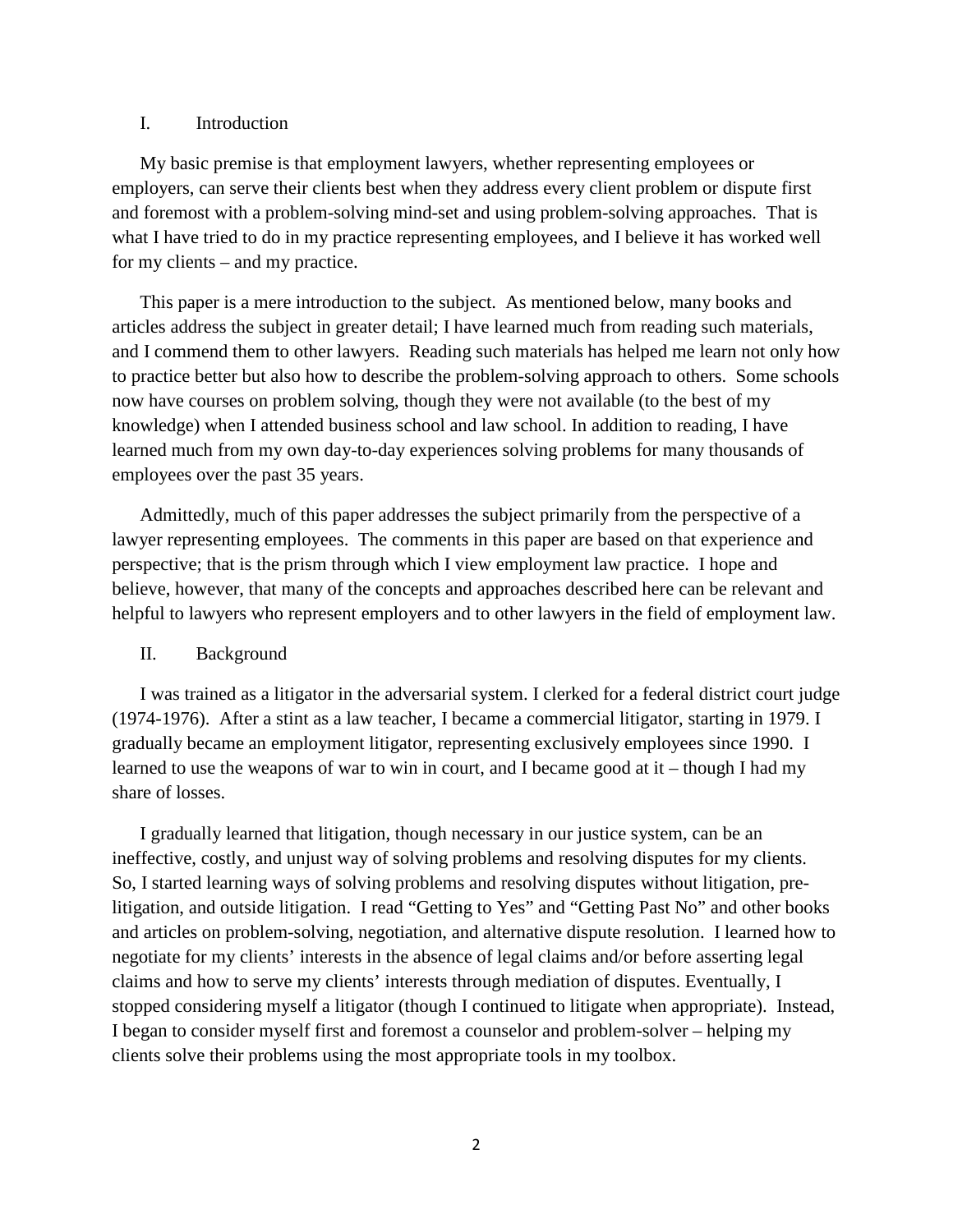### III. The Employment Lawyer's Job

As a practicing lawyer, my primary duty and responsibility is to serve my clients' interests, consistent with legal and ethical standards. This is a client-centric approach. Everything I do must be measured by that yardstick.

Clients come to me with problems. Those problems may or may not entail legal rights and claims, and they may or may not be susceptible to resolution through the judicial system. In any event, my job is to help them solve those problems, using my knowledge, skills, experience, and judgment. Although I know how to recognize, develop, and litigate legal claims, litigation typically is not the first or best way to begin to address a client's problems. As the saying goes, when the only tool one has is a hammer, the world appears full of nails. Good lawyers must acquire and use other tools to serve their clients, using their hammers only when necessary.

Employment law is particularly well-suited for a problem-solving approach. The relationship between employees and employers is mutually dependent. People need jobs to support themselves and their families; and jobs and careers are important to the identity and the selfrealization of many people. Employers need employees to achieve their purposes. Obviously, the employment relationship is fraught with opportunities for problems and disputes. To serve their clients well, the lawyers who advise and represent them must develop the mind-set and skills of problem-solving and dispute resolution.

### IV. The Litigation (or Adversarial) Mind-Set

Our culture and our economy are based in large part on competition and winning. Our judicial system is based on the adversarial process, pitched battles in which the judge (or jury) decides who wins and who loses. In law school, we learn how to be zealous advocates for our clients, including how to litigate on their behalf so as to win the case and beat the other side. There is nothing wrong with that. Until relatively recently, however, most law schools did not teach how to be zealous advocates using tools other than litigation. To use the jargon of negotiation theory, lawyers have been trained to use a win-lose approach to disputes, ignoring possible win-win approaches such as problem solving and dispute resolution. Obviously, litigation has its place. We must have a legal process for resolving disputes, whether personal, business, or otherwise. Our system is a far better than many systems used in the past and in other parts of the world. But everyone who uses our system recognizes that litigation typically is a blunt instrument that is costly, slow, inefficient, and often unjust; it is especially problematic for those who have limited financial resources. I certainly came to that realization during my practice representing individual employees with employment problems and disputes.

### V. Alternative Dispute Resolution

Recognizing the problems with court litigation, so-called alternative dispute resolution procedures (ADR) sprouted up in the field of employment law starting in the mid-1980's.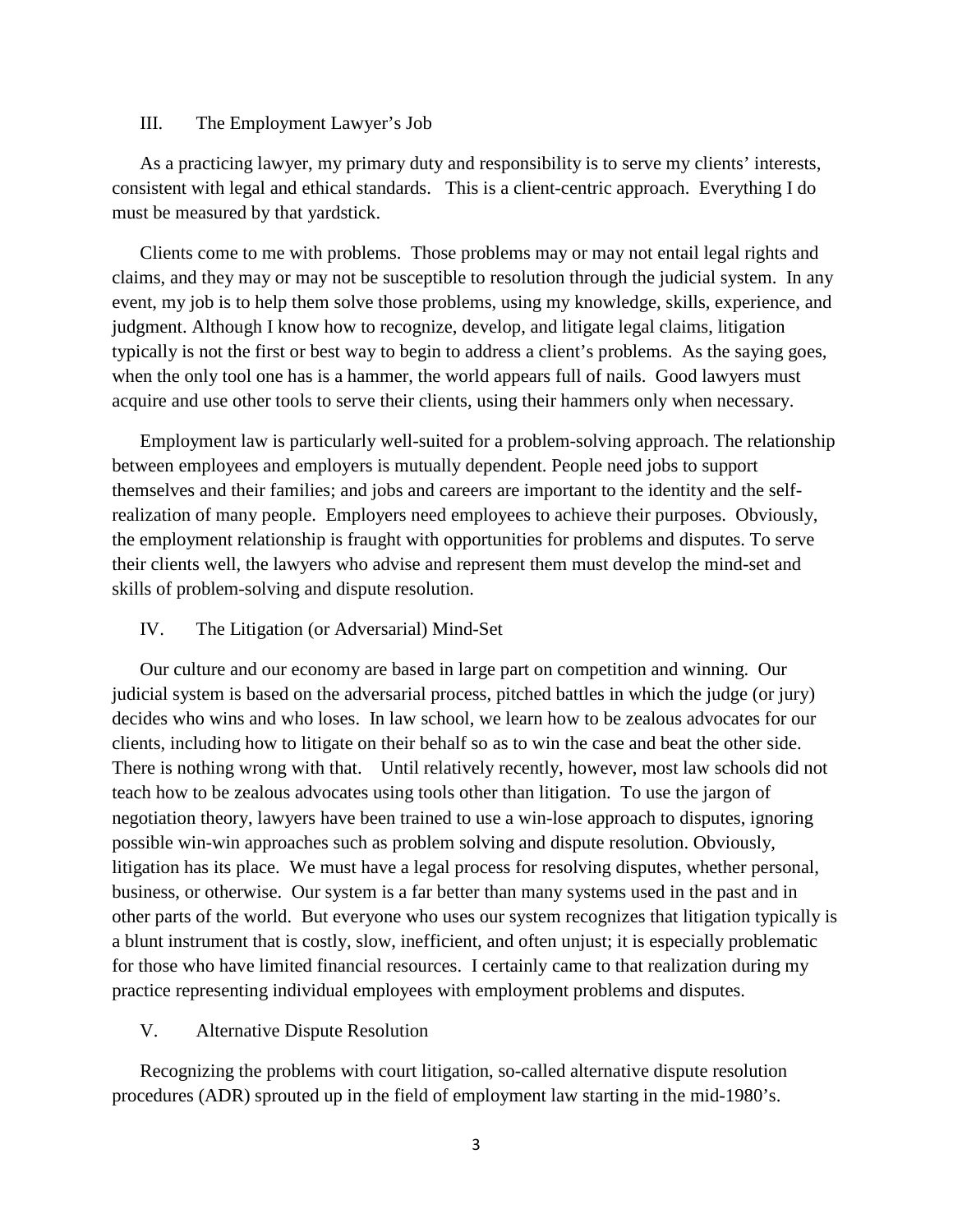Various types of ADR have been around for centuries and have been employed in various contexts in the United States; for example, in the labor context, grievance proceedings and labor arbitrations have been used extensively since World War II, and mediation has been used for family and community disputes. We now use mediation extensively in employment disputes, through court-annexed and agency-annexed programs and through private providers and individual mediators. And arbitration of employment disputes has become increasing common, especially due to court decisions during the past 25 years encouraging use of arbitration (even in the context of pre-dispute forced arbitration agreements).

Notably, the very term "ADR" reveals its roots in the adversarial system. Such procedures are deemed to be "alternatives" to the traditional method of resolving disputes – through litigation. The term ADR suggests that litigation is the primary method of resolving disputes and ADR procedures are merely an alternative to that primary method. In fact, the opposite should be the case – both in practice and in terminology. Litigation should be viewed as the alternative to be employed when other dispute resolution systems are inapplicable or have been tried and failed. Such dispute resolution approaches should be deemed as primary, not secondary or alternative.

### VI. The Problem-Solving Mind-Set

Problem-solving can be viewed as a continuum. On one end of the continuum are problems that do not involve disputes with anyone and that may not entail negotiating with a third-party ("primary problem-solving"). In the middle are problems that may or may not involve legal rights or claims and that involve "negotiating" with a third party - whether an informal discussion, a more formal direct negotiation, or a negotiation with the aid of a mediator or other third-party ("problem-solving negotiations"). At the other end are serious disputes involving legal rights or claims that may result in formal legal proceedings to "resolve" the problem ("formal dispute resolution").

Much of the literature on problem-solving focuses primarily on the problems in the middle of the continuum – problem-solving negotiations. Many studies have been done, many books and articles have been written, and many courses have been taught on problem-solving negotiations, especially regarding the differences between problem-solving negotiations and traditional positional negotiations. That literature is very informative, and I urge my fellow employment lawyers (particularly those who represent employees) to become familiar with those resources. In addition to such classics as "Getting to Yes" and "Getting Past No" (mentioned earlier), I recommend anything written on problem-solving and dispute resolution by Professor Carrie Menkel-Meadow of Georgetown University Law Center. I have attached at Appendix B a short and incomplete bibliography.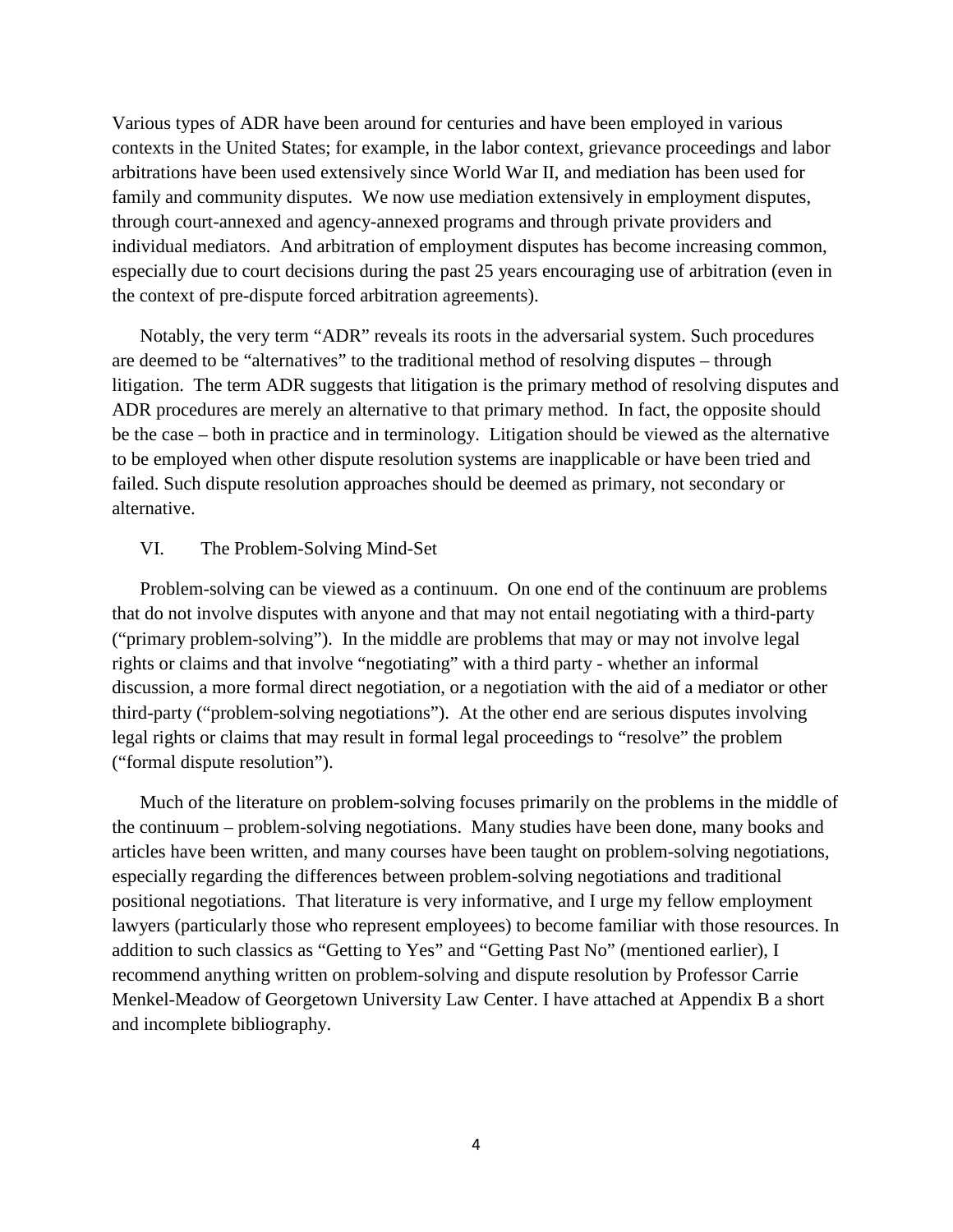As important as it is for employment lawyers (particularly those who represent employees) to study and master problem-solving negotiations, they also should study and master primary problem-solving techniques.

Given the number of interactions between employees and employers every day, the opportunities for problems are almost unlimited. The vast majority of those problems have nothing to do with legal rights or claims. An employee may have a problem with a boss who is a bully or is insensitive to the employee's perspective or may have a problem with a co-worker who is not doing his job or is a poor team player. An employer may have a problem with an employee who has deficiencies in performance or disruptive personality traits. Such problems typically are not susceptible to solution through formal dispute resolution mechanisms, but they are problems that the parties may want or need to address.

Even more serious problems in the workplace (e.g., disagreements about compensation, promotion, evaluation, or performance) often are not susceptible to resolution through formal legal processes (in the absence of legal or contractual rights). And given the employment-at-will doctrine, employees often have no meritorious legal rights or claims even when they suffer the ultimate employment problem – termination of employment.

All of these situations involve problems in the workplace for employees and employers – and their lawyers. We, the employment lawyers, need to learn better how to help our clients with all of these problems, not just those problems that rise to the level of an open dispute or assertion of legal rights or claims. A problem that is not solved promptly and effectively can lead to an open and contentious dispute and/or to the assertion of legal rights and claims. For employers and their counsel, solving such problems early on is both good human resources management and good legal strategy (i.e., avoidance of disputes and legal claims).<sup>1</sup> For employees and their counsel, solving such problems early on is good for the employee's job, career, and well-being.

For lawyers who represent employees, the problem-solving mind-set affects every aspect of the practice. A threshold consideration for lawyers who represent employees is determining who will become a client. Some employee-side lawyers evaluate and screen prospective clients based on whether the client has a viable legal case: if yes, the lawyer may represent the client; if not, the lawyer will not represent the client.

That approach misses the opportunity to help people with their very real problems even when they have no meaningful legal rights or claims (or they lack the wherewithal to pursue whatever rights or claims they may have). At our firm, we try to determine whether a prospective client

 $\overline{\phantom{a}}$ 

<sup>&</sup>lt;sup>1</sup> I have attached as Appendix A a short piece I wrote years ago for employers on how to avoid employee lawsuits; that piece suggests some problem-avoidance and problem-solving approaches for employers – and their counsel.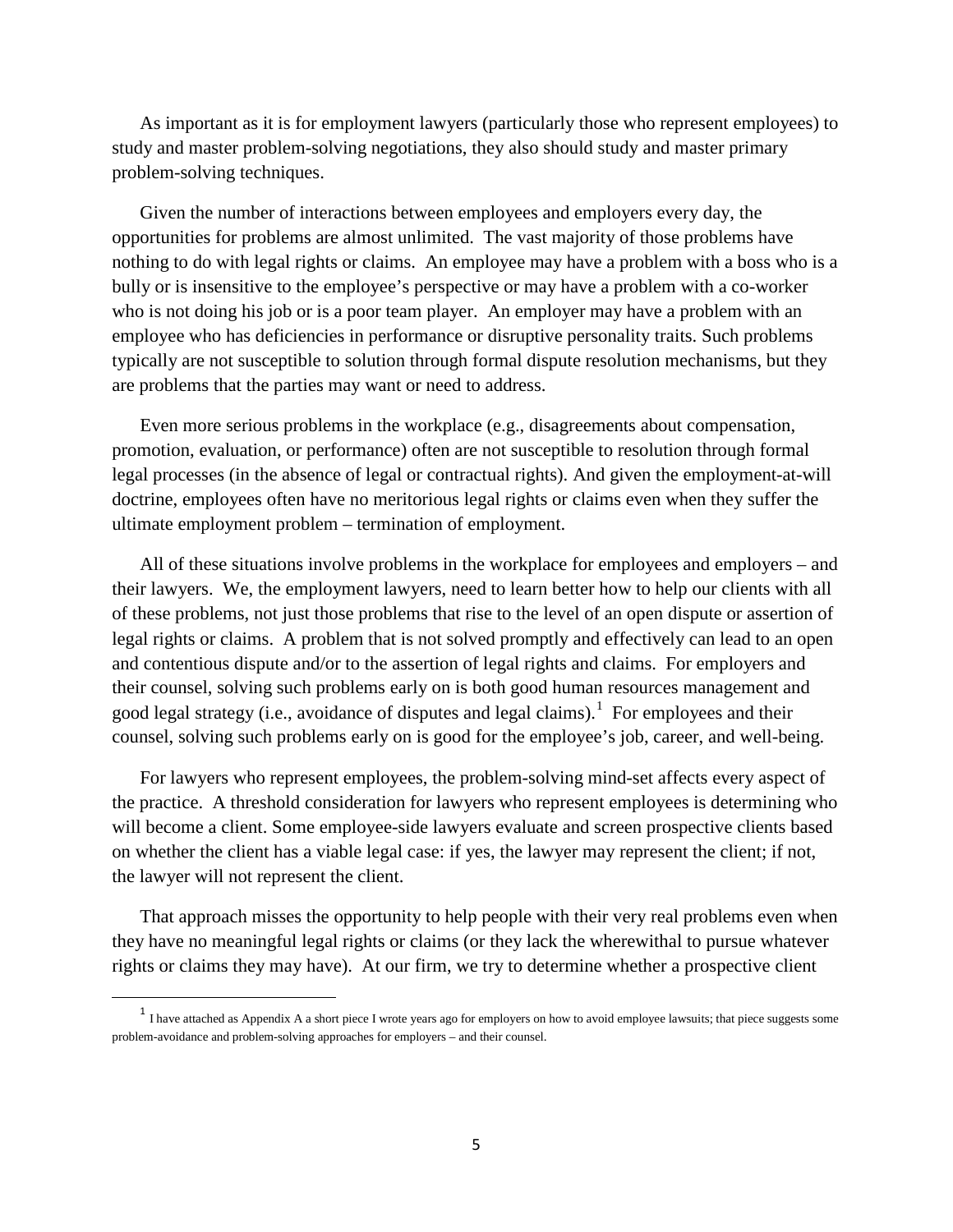has a problem that we might be able to help solve, without regard to legal rights and claims. As discussed later, the presence or absence of legal rights and claims becomes a factor in developing and implementing a plan of action to help a client solve whatever problems the client came to us to help solve; but the absence of legal rights does not mean that the client doesn't have a problem or that we cannot help the client with that problem.

By training and experience, most lawyers have good analytical skills. Many clients, on the other hand, do not. Even those clients who have good analytical skills typically lack the objectivity and perspective to analyze their own situations effectively. A problem-solving lawyer can provide valuable assistance merely by helping the client think through the problem, identify possible avenues for solution, and decide on a course of action, all without regard to the existence of grounds for a lawsuit.

#### VII. The Problem-Solving Approach

A detailed discussion of the skills and techniques of a problem-solving approach in the field of employment law is beyond the scope of this paper. The rest of this paper describes the application of some of these techniques in my practice representing employees. Many of the specific techniques are not directly applicable in the context of representing employers. Nonetheless, many of the skills and techniques discussed (e.g., careful and active listening and step-by-step escalation) are applicable; and the problem-solving mind-set certainly is relevant to all lawyers.

### A. Ascertaining the client's wants, needs, and interests

The starting point is to understand the problem to be addressed. As the saying goes, if you don't know where you are going, you probably won't get there.

Thus, near the beginning of the initial consultation, we ask the client such things as: Why are you here? What is the problem? What do you want to accomplish? What do you think we can do to help you? What are your goals? If I had a magic wand, what you like to happen (within reason)? Such questions may be asked again later in the consultation or later in the client relationship, as the situation unfolds.

Using the language of problem-solving negotiations, this stage entails beginning to understand the client's wants, needs, and interests, which become the starting point for developing and implementing a plan to help the client. The lawyer needs to ask questions that elicit the client's honest responses, and the lawyer needs to be a careful and active listener. The lawyer must pay close attention to what the client says and does not say and to the client's choice of words, emotional content, and body language. This means balancing the tendencies to think about the next question while the client is talking or to be absorbed in note-taking; while both are appropriate, the lawyer must also remain sufficiently focused on what the client is saying.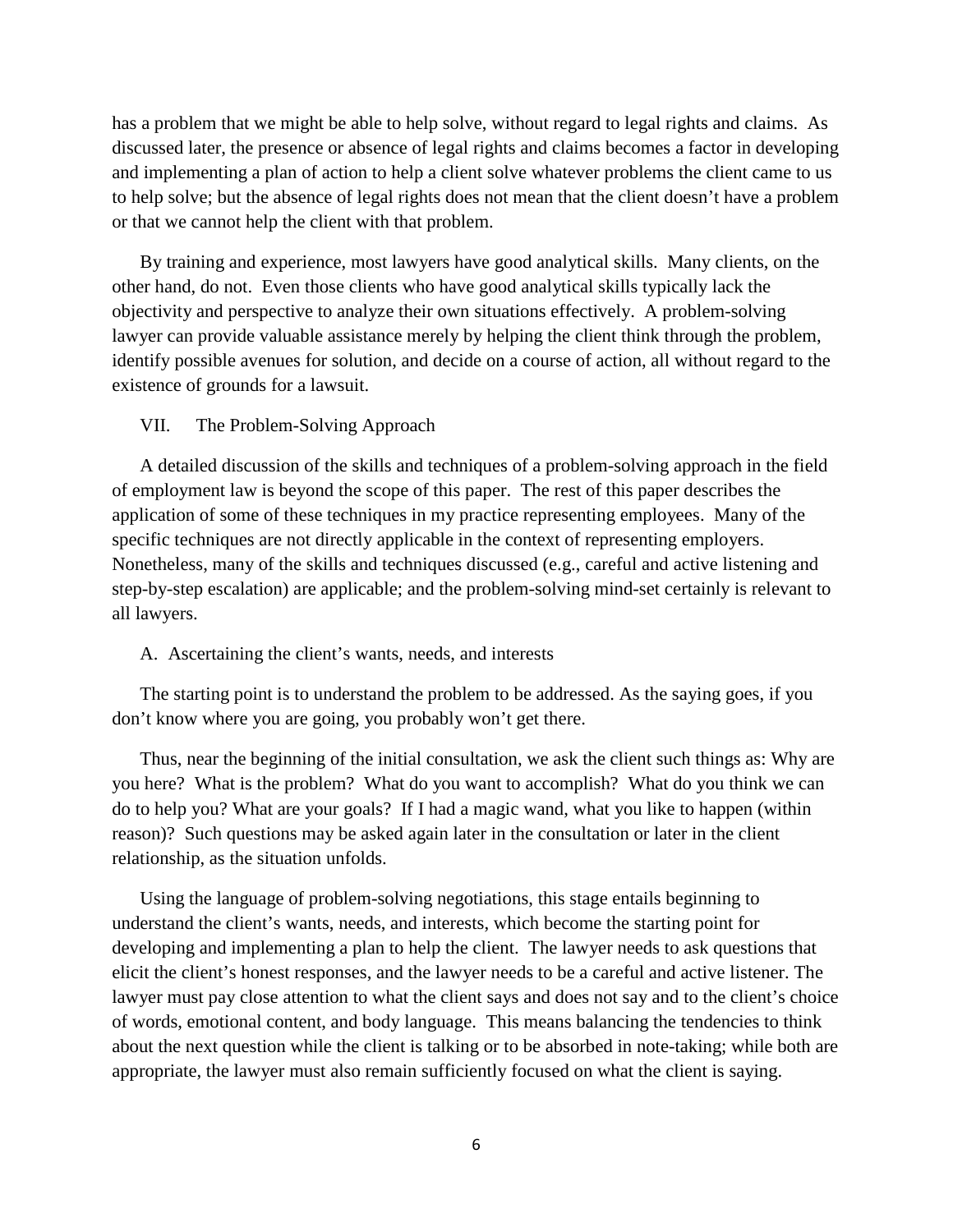#### B. Gathering and Evaluating the Relevant Facts

The careful lawyer must understand as much as practicable about the underlying facts in order to engage in effective problem-solving and dispute resolution. And the lawyer must evaluate the known facts to help determine the best course for the client.

The primary source of such information is the client. The client often does not understand what is relevant; and in any event, the client invariably will provide only a selective slice of the full story (sometimes deliberately). So, the lawyer must guide the process, asking open-ended and close-ended questions, to elicit relevant information.

In due course, the lawyer must begin to understand and evaluate the other side's version of the relevant facts. In any problem-solving negotiation or dispute resolution, understanding as much as possible about the other side's views is essential. Typically, this entails trying to foster the free and open exchange of information and views with the other side. Of course, the basic principle of reciprocity comes into play: any such exchange must be a two-way street for it to be productive and credible.

Gathering, understanding, and evaluating the relevant facts is an iterative process, beginning with the initial discussion with the client and continuing throughout the course of the representation - until the problem is solved or the dispute is resolved.

C. Evaluating the client and the "case"

Clients come to us for advice, not just for a sympathetic ear. Thus, after gathering information, we must evaluate it and provide legal advice. While listening and occasionally guiding the process with questions and suggestions, the lawyer begins the process of evaluating the client and "the case."

We begin making judgments about the client: Is the person honest, rational, reasonable, and credible? Is this person telling you the story in a straightforward and logical manner? Does the story make sense? What is the person not telling you? Is this person someone you would feel comfortable working with and representing? Does the person have the intelligence, education, articulateness, thoroughness, and analytical abilities to make a good client and witness? How good was the client's job performance? Does the person tend to blame others for everything or to exaggerate things? Are the client's objectives and expectations realistic and reasonable?

We also begin to make judgments about the "case": Has the employee's boss or company acted unfairly? Does the employee have any viable legal claims? What evidence is available or attainable to support (or refute) the claims? Are there problems with timing, such as imminent deadlines or statutes of limitations? What damages has the client suffered? How much money might be recoverable under various claims and scenarios? Are mitigation problems present? Would the claims be convincing to a judge or jury? What are the political and personal factors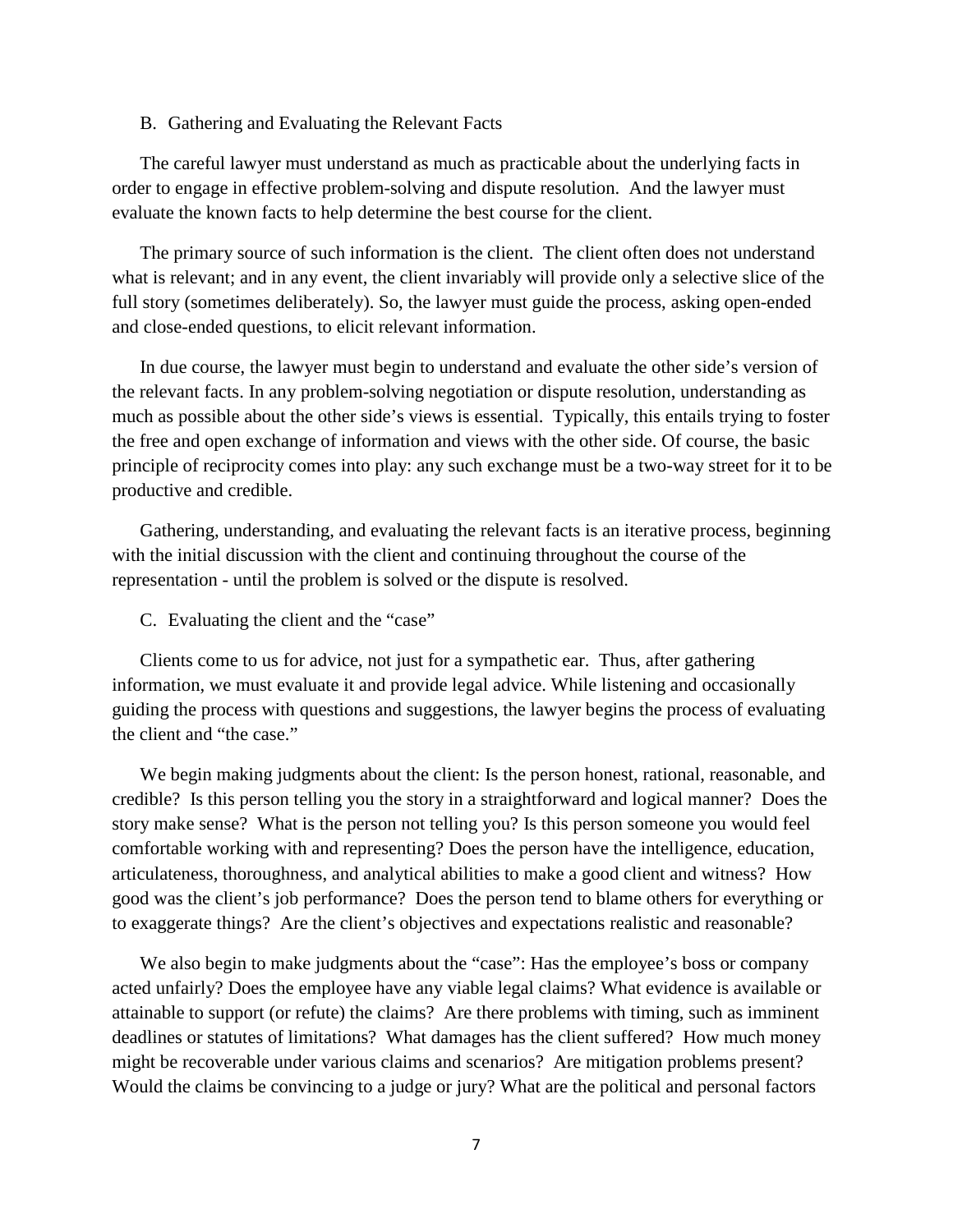that affect what happened? What avenues or forums are available to address the situation? Is resolution a realistic possibility? What attorneys' fees arrangements are appropriate?

The lawyer should explain to the client relevant legal principles and how they apply to the client's situation. The client should understand the strengths and weaknesses of the legal position. To paraphrase a familiar saying, an educated client is the best client.

Of course, as stated earlier, not every problem or dispute is or should be grist for a lawsuit. Clients come to see us with a problem, not necessarily a case. Our role can be that of a professional problem-solver and dispute-resolver, not just that of a litigator. Thus, we should evaluate the situation not just in terms of a possible lawsuit, but also in terms of what we can do to help the client with the problem including analyzing what leverage the client may have. The clients may have leverage because of the positions they are in, the relationships they have, the knowledge they possess or of the timing of the problem or dispute.

#### D. Developing and Implementing a Plan

In a typical initial consultation, after learning the basic relevant facts and beginning to understand the client's wants, needs, and interests, the lawyer must begin to develop a plan on how to solve the client's problem.

By the end of the initial meeting, the client should have a clear and specific plan – who is going to do what. The next step might be the client gathering more information or the lawyer doing legal research. It might be the client talking with someone at work about the situation or the lawyer making a phone call or drafting a demand letter. Or it might be a conscious decision to do nothing for now, awaiting further developments.

In determining the most suitable strategy and plan of action, counsel should be familiar with tactics, strategies, and methods for solving legal and non-legal problems that arise out of the employment relationship and for resolving disputes that do not necessarily depend on the assertion of legal rights or employing formal legal procedures.

The best initial steps toward addressing many employment problems often involve non-legal approaches, before or in lieu of asserting legal claims. Of course, if such opportunities are unavailable or are unsuccessful, the next steps can be more aggressive. Assertion of legal claims is a necessary alternative (perhaps, a "last resort"), when other mechanisms to solve a problem or resolve a dispute have failed.

I start with the premise that the best overall negotiation strategy usually involves a gradual *escalation of confrontation.* You turn up the heat as and when you need to, but not before you need to. It is a lot easier to escalate confrontation than to de-escalate it; it is usually harder to start peace talks after blood has been spilt in war. Moreover, sometimes our weapons for war are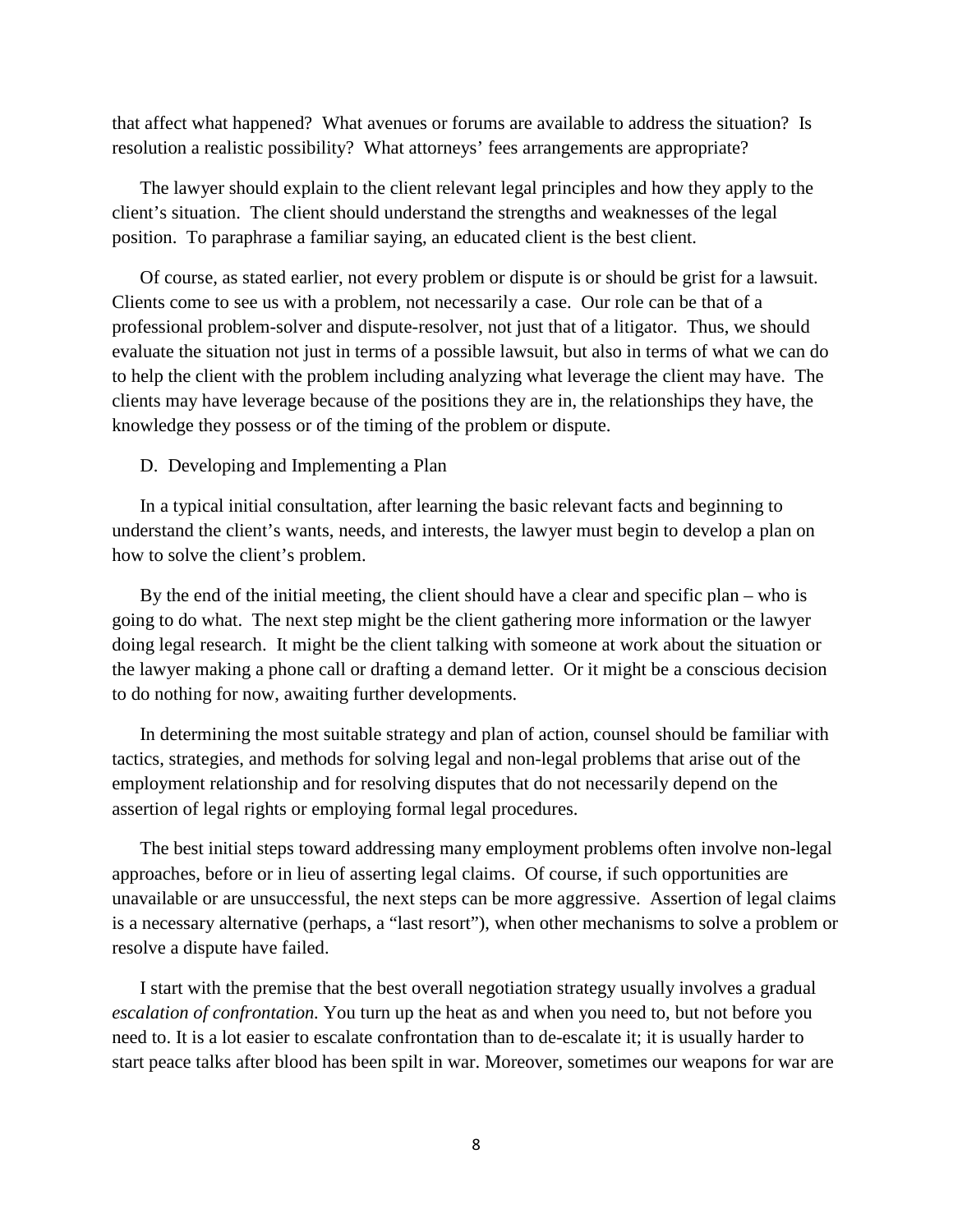ineffective or our client wants to avoid war. Although you can start a war in such a situation, that can be a dangerous strategy.

The client's attorney should try to resolve a problem initially through the approach that is the least confrontational approach that has a reasonable prospect of success (e.g., direct negotiations between parties). If this does not work, the attorney should next try more a confrontational or aggressive approach. Gradual escalation is especially well suited for disputes involving clients who are still employed. In that context, the client and the employer have an existing relationship that may be maintained and even enhanced if handled properly or that may be harmed or even ruined if handled improperly.

Consistent with such an escalation approach, the easiest and best resolution of a problem may occur when counsel stays in the background. I often begin the problem-solving process this way because my client can be more effective than I can be, at least at the beginning.

In any negotiation, we need to identify our leverage - the buttons we can push to get what our client wants. As lawyers, we tend to focus on whether the client has a good legal claim to use as leverage against the other side. Too often, however, our clients don't have good legal claims. Even when a client may have a good legal claim, the potential cost of pursuing it may outweigh the potential benefit.

Without regard to the legal leverage our client may have, we should look for what I call "political" leverage. Under the escalation-of-confrontation approach, we can -- and often should - - use our political leverage before we use legal leverage. When no real legal leverage exists (or counsel or the client is reluctant to use it), the default choice is to focus on whatever political leverage the client has.

Political leverage can include guilt, fear, friendship, loyalty, and fairness. Guilt can be a great motivator, given the right employee and the right employer; sometimes, it is useless. Guilt can be especially effective for a long-term employee who is terminated through no fault of his or her own and who is generally well liked; the people making decisions about such an employee may feel very guilty about it. Fear also can be a great motivator - fear of bad publicity (which is too often over-rated by clients), fear of the government, fear of looking bad in the eyes of more senior management if the matter escalates, and fear of appearing unfair or unreasonable. Friendship and loyalty can influence some decision-makers to try to help your client with his or her concerns. Finally, many corporate decision-makers (particularly some line managers and executives) want to be fair, or at least to appear to be fair. This can be a very effective button to push.

Generally, the client can use these political buttons better than the lawyer can. The client can say things to a corporate decision-maker that the lawyer can't say and can push buttons that the lawyer can't push. This is especially true when the client is able to talk face-to-face with the key decision-maker(s); it's harder for the decision-maker to say no to the client when they are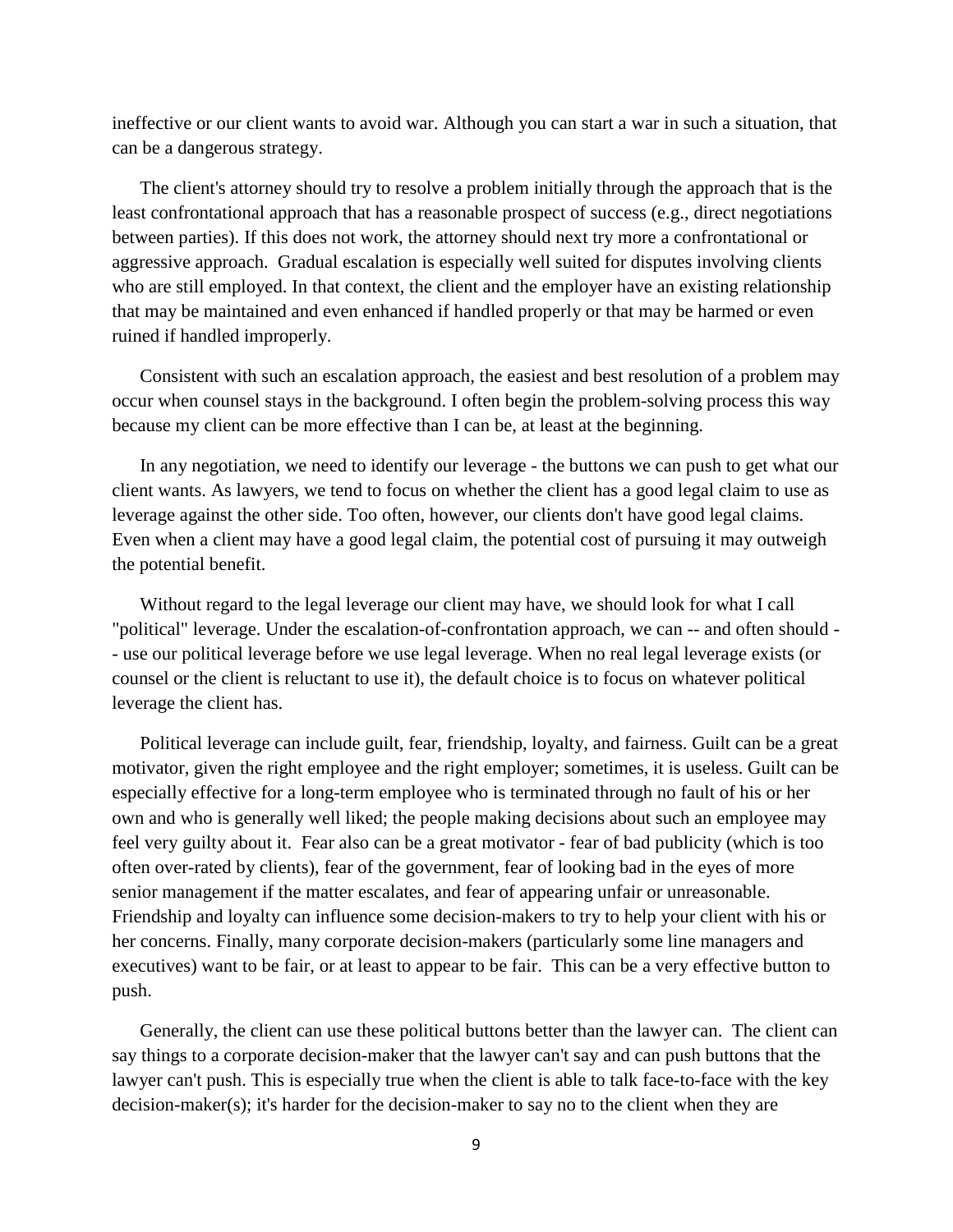eyeball-to-eyeball. Moreover, a corporate decision-maker will be far less guarded with the client than with a lawyer.

If it does not work, the client can always escalate. For example, in appropriate circumstances, the client might next assert that the employer's conduct is not only unfair but also is illegal and that the client is considering asserting a legal claim. This step obviously might aggravate the employment relationship, particularly between the client and any persons charged with illegal conduct; and it risks retaliation. On the other hand, this step might be necessary to get the employer's attention, to convey the seriousness of the client's position, or to call attention to the employer's risks.

The dynamics of the situation will change once an attorney appears on the scene. The other side will get more defensive. Generally, a company lawyer - or at least a senior human resources person -- will appear. The opportunity to influence the corporate decision-maker directly and to use political buttons may be greatly reduced.

For this approach to work, the client must be able and willing to negotiate on his or her own behalf. Even clients who appear unable or unwilling to negotiate for themselves can be empowered to do so with guidance from the lawyer. The lawyer can start by figuring out with the client who he or she should talk with. Generally, the goal is to identify the person in the company who has the best combination of *power* and *inclination* to help your client.

In preparation for those discussions, the lawyer should coach the client on what to ask for, how to structure the requests, what buttons to push, how to ask questions, how to listen for cues, and how to press the political arguments. The lawyer can develop a basic script containing key concepts, words and phrases to use or to avoid, with various alternative scripts for anticipated scenarios. Also, coaching a client on the right tone to use can be critical to the outcome of the negotiation. The client typically should be firm without being aggressive and sympathetic without being weak.

Then, the lawyer waits for the client to call to report on the discussions. Sometimes, the client will have made substantial progress; sometimes not. If the discussions were successful, the next step might be for the company to prepare a settlement document, which you will review. If the discussions were not successful, the lawyer and the client will figure out together what the next step should be. The next step might be for the client to have further discussions with the same person, with coaching from the lawyer on the approach to use, or for the client to gather more information or to talk with others.

The next level of confrontation is the appearance of the lawyer on behalf of the client. It is rarely advisable to start with a summons and complaint, absent a statute of limitations concern. (Even then, a tolling agreement can buy time.) Generally, the client is best served by having the lawyer open the door for some discussions with the other side.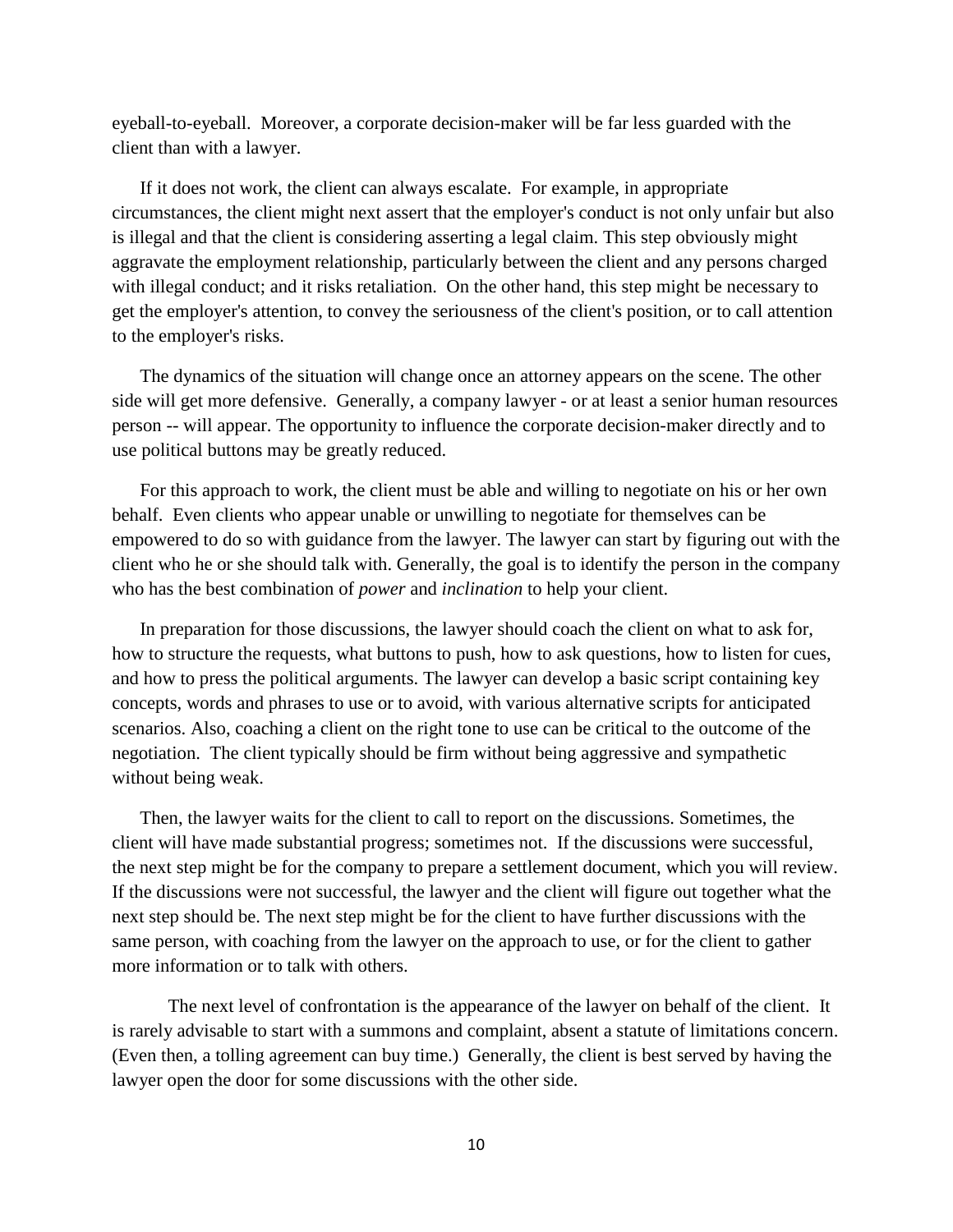Even when such discussions do not lead to a resolution, both parties will learn a good deal about the situation. I consider every discussion with opposing counsel to be an opportunity to learn as much as I can about the positions, attitudes, and evidence of the other side, which I then discuss and analyze with my client; the same applies to the other side. This information can help make better decisions about the strengths and weaknesses of the case, about the likelihood of success in any adversarial proceedings, and about the best strategies for settlement and litigation. Thus, even when direct discussions fail, they are usually worth the time and effort involved.

When efforts to solve a problem or resolve a dispute through direct interactions, discussions, and/or negotiations fail, the parties usually should consider ADR approaches, such as mediation and voluntary arbitration. Discussion of ADR is beyond the scope of this paper.

#### VIII. Conclusion

The employment lawyer with a client-centric approach should approach every representation with a problem-solving mind-set and should look for problem-solving approaches to addressing whatever problems and disputes are presented. The client, whether an employee or an employer, generally will be well served by such an approach.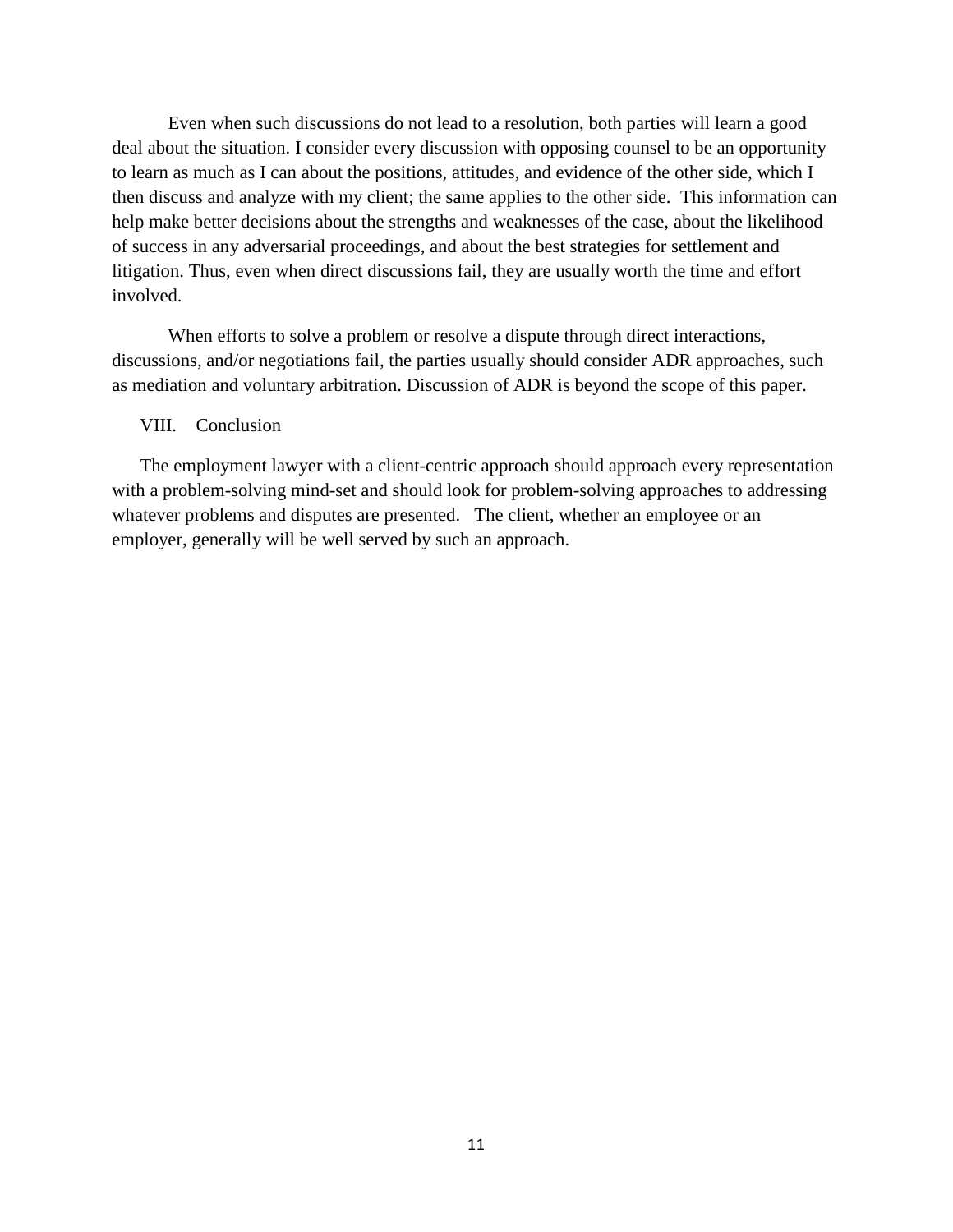# Appendix A

# **Prophylactic Measures for Conflict Prevention**

# **(Or Top Ten Ways to Avoid Employee Lawsuits)**

Wayne N. Outten

Outten & Golden LLP

A worthy and critical a role for lawyers is to counsel clients in how they might altogether avoid conflict by early identification and handling of nascent disputes. Your practice should include proactive advice, counseling, problem-solving, and negotiation in addition to litigation. Many people do not have good cases or do not want to sue, but they still need help and are willing to pay for it. Moreover, in most situations, litigation is not the best way to solve problems, resolve disputes, or help clients. We, as attorneys, have the skills and experience with problem solving and dispute resolution that can help these clients.

In that spirit, I have created a top ten list of admonitions, or ways for employers to avoid employee lawsuits. In many instances, employees would do well to heed this same advice and save themselves the trouble of engendering bad feelings and disputes down the road.

10. Listen to each other: There may be legitimate complaints or good ideas. In any event, everyone values the opportunity to express themselves and to be taken seriously. This will reduce the likelihood of future problems, and all will feel more invested in a common enterprise.

9. Talk to each other: To the extent possible, keep each other informed of things that affect the job or workplace. Be clear and specific in telling employers when personal matters may affect job performance or when there is a lack of clarity about expectations. Employers should be explicit with employees about what is expected of them, especially when a material change occurs (e.g., new standards or a new supervisor).

8. Routinize performance evaluations: Request/provide constructive and meaningful feedback, including open, generous positive feedback and private, discreet negative feedback. Adopt a problem-solving approach to making the employee-employer relationship work, instead of only itemizing complaints and impediments.

7. Identify problems and resolve disputes as quickly and fairly as possible: Problems that are ignored have a way of ripening into disputes, and disputes left unresolved sometimes ripen into serious disruptions and costly litigation. Discuss and address disagreements as and when they happen.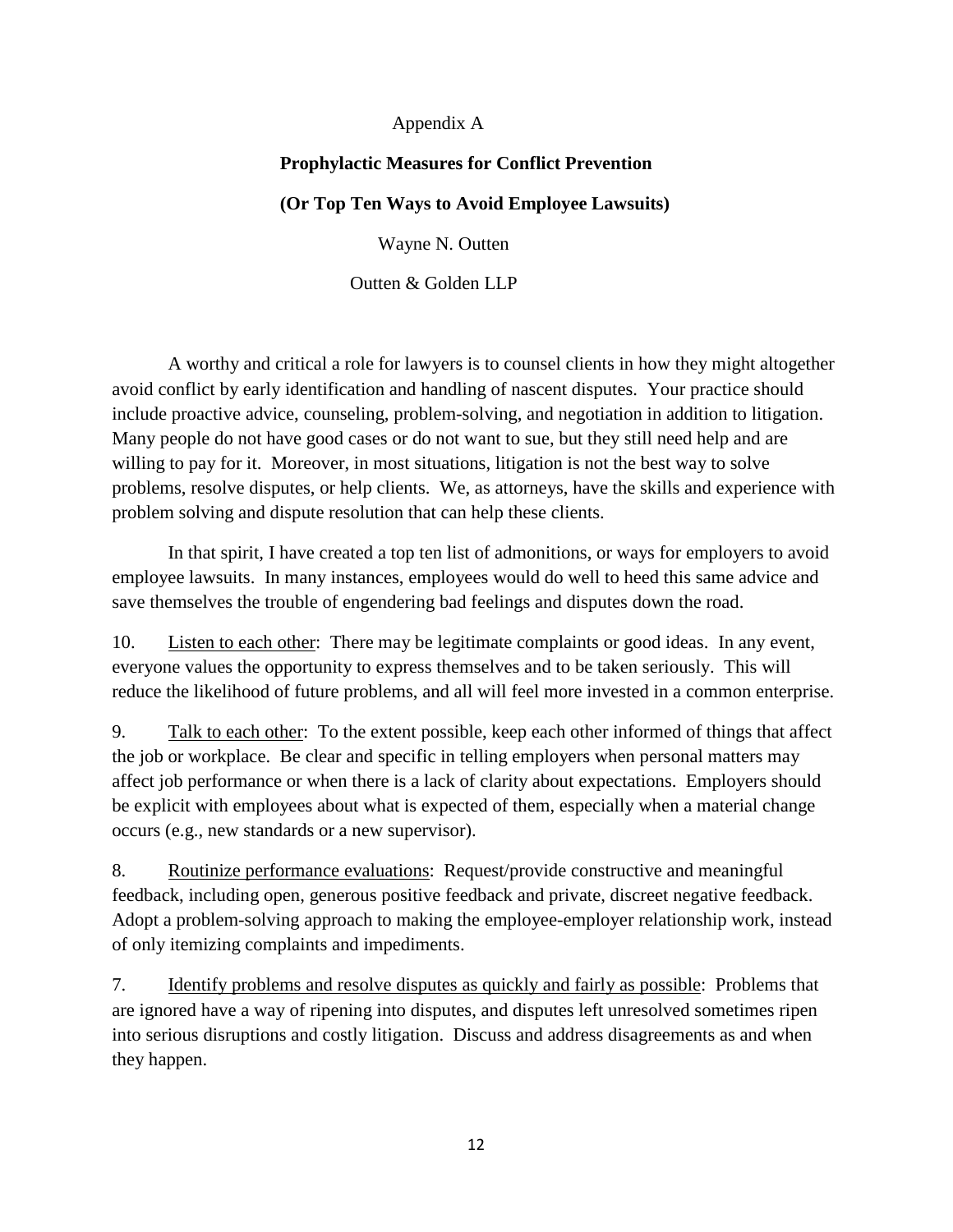6. Be consistent and objective in your treatment of employees: Avoid playing favorites. Evaluate and reward employees based on performance, not personality and politics.

5. Recognize that everyone makes mistakes: To err is human. Your performance or policies and practices may be imperfect. In any event, everyone, managers and supervisors included, can and will make mistakes. When mistakes happen, deal fairly with the past consequences, and try to fix the problem for the future.

4. Respect your employees' private lives: Recognize that employees have private lives that matter to them. Don't intrude more than is welcome. Accommodate their reasonable needs and interests, including their personal family obligations; be flexible to the extent possible, consistent with legitimate business considerations. Respect everyone's differences, such as race, ethnicity, background, and lifestyle.

3. Be fair and reasonable in all your dealings: Follow the Golden Rule: treat everyone the way you would want to be treated -- that is, fairly. Treat everyone so as to bring out the best that person has to offer.

2. Consider ADR techniques: When the foregoing approaches fail to avert or resolve a particular dispute, consider using such dispute resolution procedures as peer review, early neutral evaluation, mediation, and non-binding arbitration. (Use of ADR procedures should always be truly voluntary - not crammed down on employees as a condition of initial or continued employment.)

1. Be nice to plaintiffs' attorneys: When you get a telephone call or letter from a lawyer representing a current or former employee, consider it an opportunity to engage in mutual problem-solving. Consider meeting with the employee and his or her counsel to exchange views on what happened and how the situation might be remedied. Such discussions may circumvent litigation.